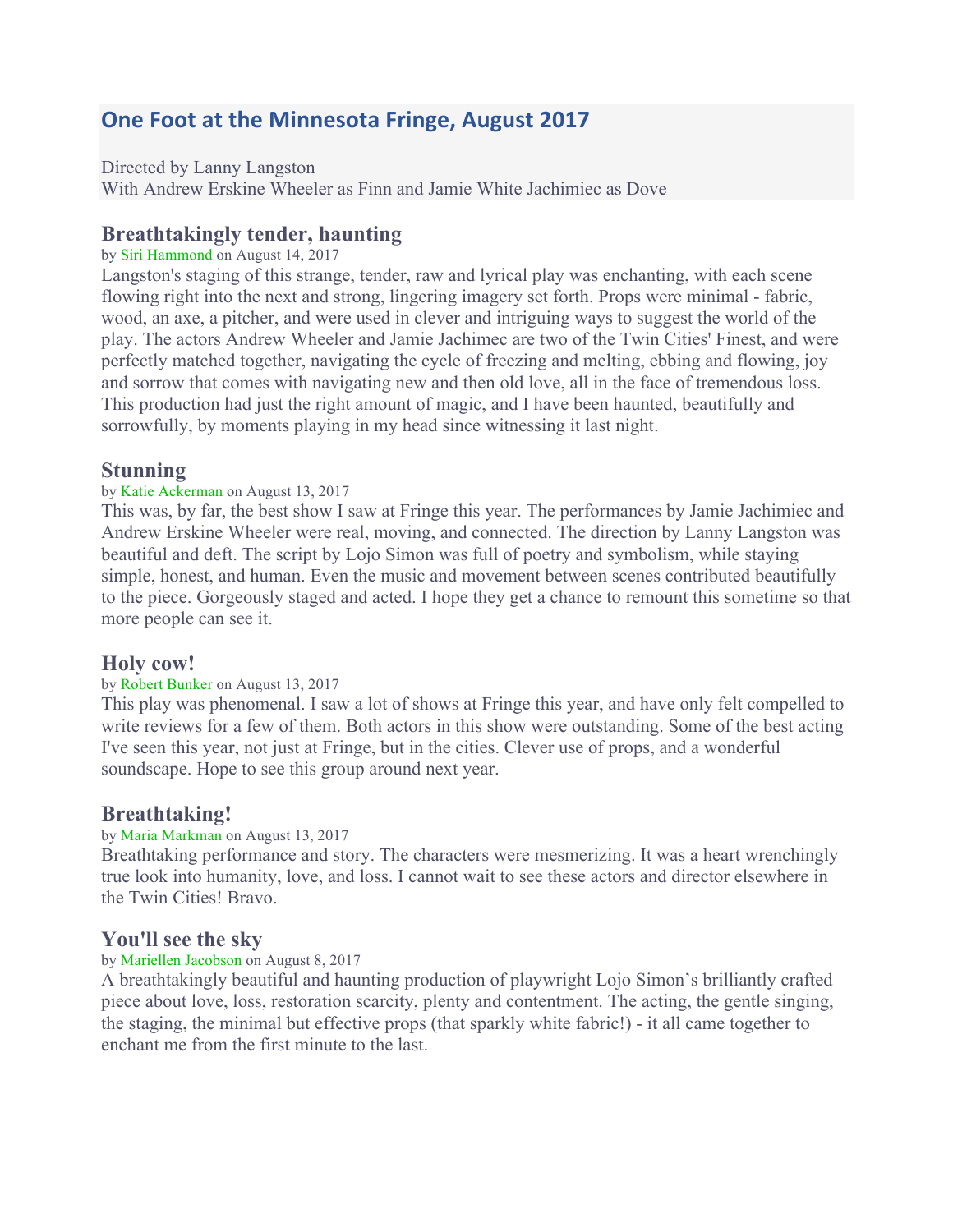## **I've a part missing**

#### by Joe Allen on August 8, 2017

This show is simply stunning, and even after a night's sleep I'm failing to words. I'm still haunted by the two stunning actors displaying a tremendous range of passion, joy, and pain. The setting is a nondescript Scandinavian, agrarian, dreamscape - wherein the relationship with death, loss, fish, and water is commonplace, immediate, and earth-shattering. This play demands to be seen.

### **One Foot fishes for connection amid isolation**

#### by mark miller on August 9, 2017

Lojo Simon crafts a beautifully simple and sparse play that lilts and sings until it has you completely immersed in the deep and chilling waters of human connection. Humorous, haunting and heartbreaking, One Foot searches and, ultimately, finds the light within through its character's brave vulnerability. Lanny Langston navigates these waters with a light and magical touch, confident in the story and his cast. Andrew Erskine Wheeler and Jamie White Jachimiec go far beyond showcasing their extraordinary talent and skill. Rather, by example, they lead the audience on an emotional excavation of what it means "to be" and "be with." Beautiful, reflective and hopeful.

### **Sweetly Funny Love Story Dives Deep**

#### by Matt Sciple on August 7, 2017

Effortless stage magic and richly human performances anchor this dreamlike, deceptively simple script with a stunning intimacy that hooks you by the subconscious and won't let go. What begins as a sweetly funny love story reels its audience into the deeper waters of heartache and regret, without losing track of the light.

### **Exceptional**

#### by Charlotte Stark on August 8, 2017

This show is absolute perfection. Everything about it was done with crisp and clear intentions. The dialects were accurately spoke, the set was perfectly simple and used wisely, the movements were specific and important, but most of all the acting in this piece was simply breathtaking. I was with them the second those two set foot on stage and I'm still reeling from this production because it's made that much of an impact. Thank you to the cast and crew of One Foot. I hope you remount this because everyone needs to see this.

### **Breathtaking**

#### by Jonathan Fondell on August 6, 2017

One Foot is an absolute treasure. A fascinating and textured script brought to life by stunning performances from the cast, with a perfect touch of stage magic. I've never felt so cold on an August day. I've never felt so intensely connected to the people onstage. This show will suck you in and it will not let go. One Foot is one to watch for. It's raw, it's heart-wrenching, and it will change you.

### **Poetic script & stunning performances**

#### by Florence Brammer on August 7, 2017

This is an absolutely, beautifully acted production of a haunting and poetic script. Both actors are just stunning and the quiet, heartfelt emotion of the scenes will stay with me for a long time. Highly recommended.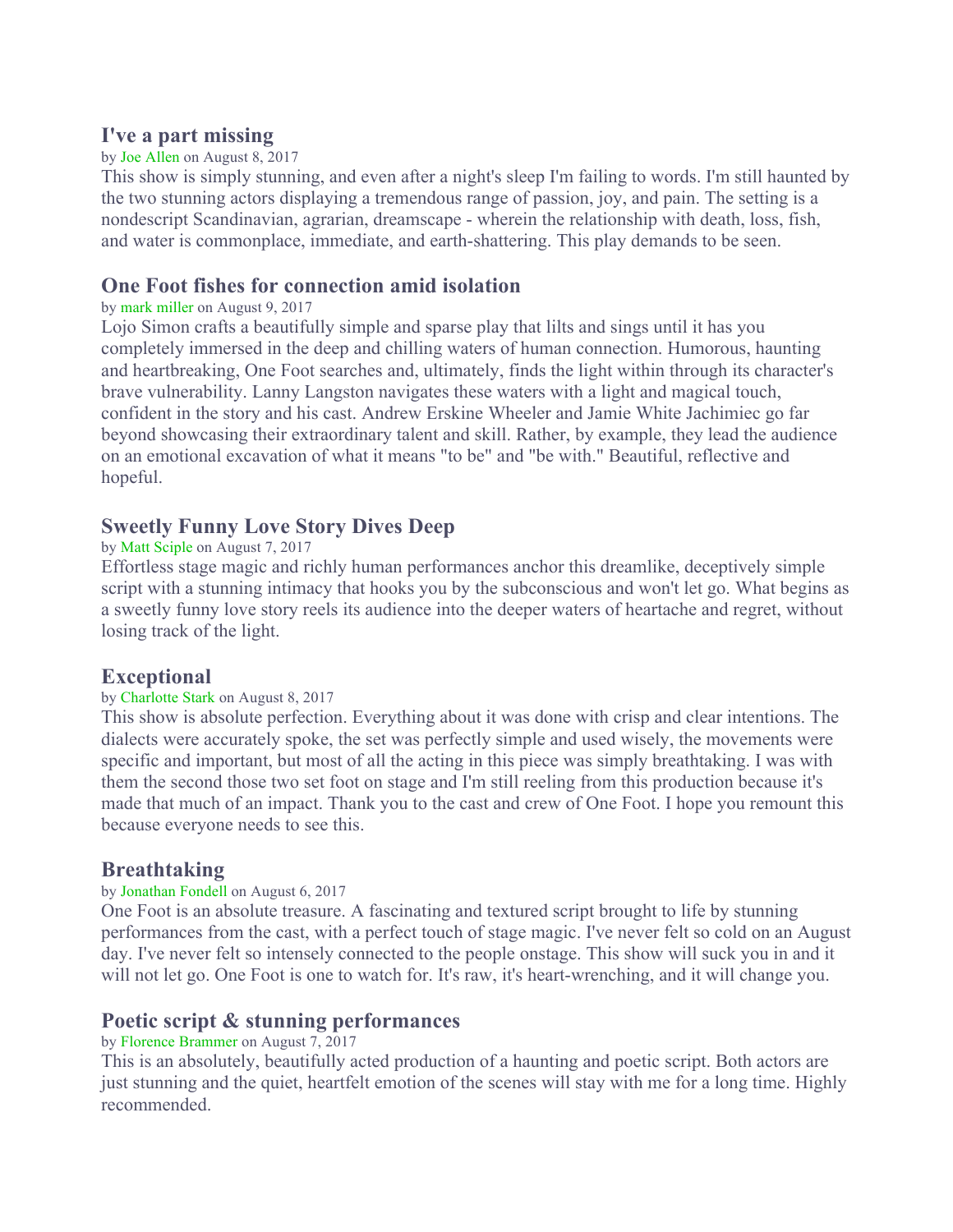### **One Foot**

by Alex Yang on August 9, 2017

Poignant, funny, masterfully performed, and wonderfully staged. Though the set and props are simple, the transitions alone provide some of the strongest imagery I've seen this year. Make it a priority to see this - it's worth the trip to the venue.

### **Just wow**

#### by Diana Thompson on August 8, 2017

Amazing. Stunning. Heartbreaking. This show will give you laughter, tears, and so much more. I was so engaged in the story, the actors were amazing, and I wanted to keep watching all day.

## **Stunning**

#### by Brendan Philip on August 8, 2017

I can't recommend this show enough. The acting is phenomenal and likely some of the best you'll see at the Festival. A beautiful story, beautifully staged.

## **High quality production**

#### by Nanette Stearns on August 8, 2017

I had seen both performers previously so knew we were in for a high-quality and professional production. This short, sweet story of Finn and Dove has comedy, tragedy, great characters and wonderful action in its short timeframe (less than an hour). I look forward to see what's next for these performers and the production.

## **Great theater**

#### by kh H on August 8, 2017

Having moved recently from Berlin, Germany, I thought, I had to sacrifice the possibility of just walking to a great theater. My today's visit showed me what Berlin might be missing.

### **So Beautiful**

#### by Kelly Regan on August 7, 2017

The most beautiful thing I've seen at Fringe this year. The story, the ACTING!!!, the accents, the staging and use of props, the singing, the sound design, everything. Well done!

## **Beautiful**

#### by Eric Nelson on August 7, 2017

A lovely, moving story of love and loss. The best show I've seen thus far this Fringe. The acting is top-notch, the soundscape (both recorded and in Jamie White Jachimiec's singing) is beautiful; the lighting, staging, and use of props very thoughtfully executed. This one's a treasure.

## **Acting!**

#### by Wells Farnham on August 7, 2017

I can honestly say it's the best show I've seen at the Fringe in years, and easily the best I've seen at Strike Theater. When attending a "fringe" festival, I wouldn't necessarily expect a dramatic acting experience such as this. But it really is an exceptional dramatic piece, with remarkable performances. Bravo.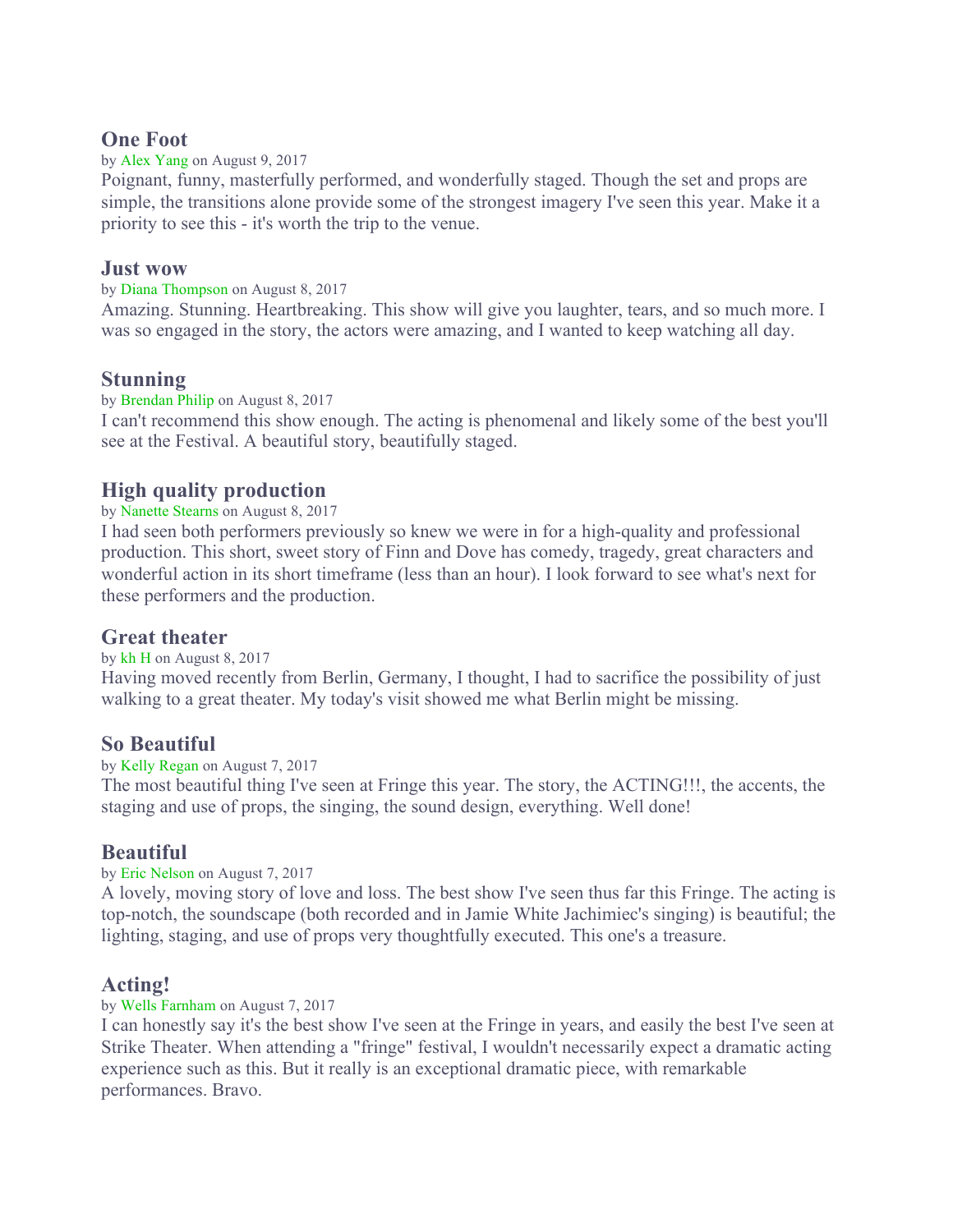## **Quality Storytelling - Top 10**

#### by James Stone on August 7, 2017

Some of the finest work being done at Fringe, both now and in years past. An actor-driven production that features Andrew Wheeler and Jamie Jachimiec, two actors whose emotional vulnerability is matched only by their technical proficiency. Lanny Langston's affinity for the text is clear and specific in his direction, and Lojo Simon's words are the perfect balance of Irish drama - a brutal bleak truth about love and living with it balanced with the joy that only true love can bring.

## **Poignant, Moving Show**

#### by David Berglund on August 7, 2017

Genuinely moving, honest and humble study of grief and marital commitment. Simple but involving direction and absorbing performances, especially from Jamie White Jachimiec. A must-see.

## **Wonderful Performances**

by Todd Knutsen on August 7, 2017 This show is packed with powerful story and performance. I left feeling dazzled by the actors and their portrayals of life, love and loss...it is a show you MUST SEE. Best of the Fringe for sure!

## **Masterfully Acted**

by Ryan Maddux on August 6, 2017 Emotionally engaging from start to finish. Full of heart and soul, and skillfully told.

### **Pure Intimacy**

by Harry Lantto on August 6, 2017

Absorb this carefully crafted tale that warms, freezes, and thaws your heart. A character driven story wonderfully performed and directed by Langston Theater Company that deserves a repeated viewing!

### **Powerful Fringe**

by Laura Knutsen on August 6, 2017 This play was thoughtful, funny and heartbreaking at times. The actors were stellar in their performances. DON'T MISS this one, folks. It's amazing!!!!!

## **What Keeps You Warm?**

by Riley Parham on August 6, 2017 Heartfelt, haunting, and honest. I'm going to be thinking about this show for the rest of Fringe.

## **Breathtaking- MUST SEE**

by Michelle Morris on August 12, 2017

The pacing was brilliant, the two actors had an amazing connection, and the entire show had me paying attention. The use of music throughout the show was a perfect pairing to the story and the two main characters were absolutely truthful and beautiful.

## **Touching Drama with a Dash of Humor**

#### by Bradley Johnson on August 12, 2017

Like the majority of other reviewers, I give this 5 stars. A wonderfully done 2-person show that is very well acted. It is well worth seeing.